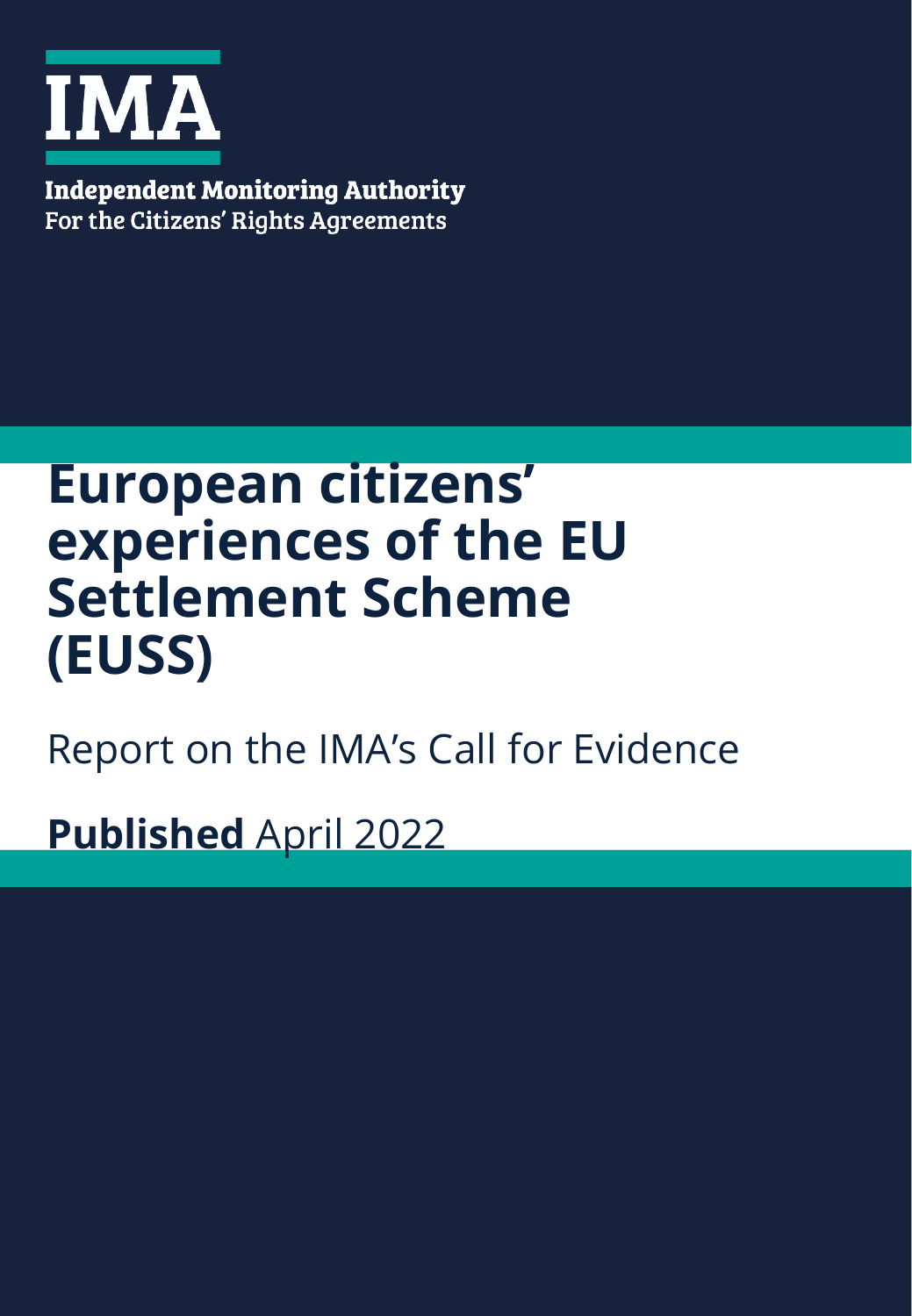

## *We analysed nearly 1,000 responses*

- ❖ **The majority of respondents (citizens and advisers) reported a satisfactory to very good experience with EUSS**
- ❖ **45% of respondents experienced some issue applying to the EUSS**
- ❖ **23% of respondents experienced a problem using the share code**

*Respondents highlighted problems using the digital-only aspect of EUSS*

**1 in 3 Citizens found accessing proof of status problematic 1 in 2 Citizens had problems using the share code 39% Advisers had difficulties updating applicants' personal details**

> *We identified additional key findings about citizens' and advisers' experiences of the EUSS*

- ❖ **57% of all respondents who contacted the Settlement Resolution Centre (SRC) had a negative experience**
- ❖ **86% of advisers did not receive a decision on applications they had supported within 5 days**
- ❖ **1 in 3 of all respondents did not receive a Certificate of Application (CoA) immediately after submitting their application**

*Respondents shared their specific concerns with us*

On more than one occasion the system **has frozen and I've been unable to access it.** This is very worrying.

**I can't contact them.** They don't respond to emails and it's impossible to get through on the phone**.**

This system **excludes people who are sometimes older, not IT savvy,** no access to internet.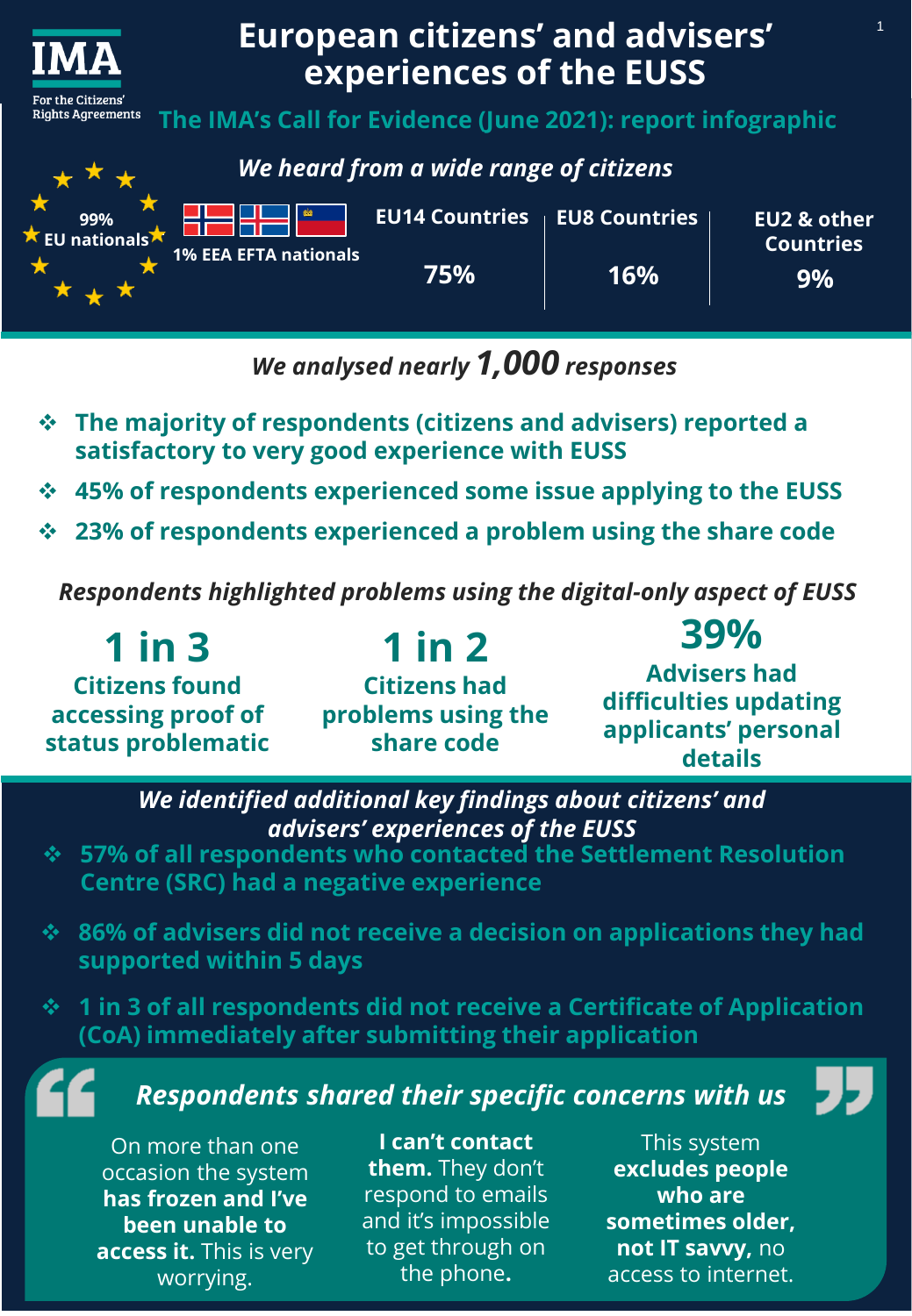#### **About the Call for Evidence**

To effectively monitor the implementation and application of the Citizens' Rights Agreements, a core role of the IMA is to gather and assess relevant intelligence. A Call for Evidence is one way in which the IMA can do this. Calls for evidence are particularly valuable as a means of hearing directly from European citizens, their families, and support organisations about their experiences.

This was the first Call for Evidence since the IMA launched as an organisation. It was issued as an online questionnaire to seek the views and experiences of European nationals and their family members living in the UK regarding the UK government's EU Settlement Scheme (EUSS).

Topics covered by the online questionnaire included making applications to the scheme, contacting the Settlement Resolution Centre for assistance, and accessing digital proof of status. Respondents had the additional option of providing a free text account of their overall experience with the scheme. The IMA also offered to supply a paper version of the Call for Evidence to anyone who requested it.

The anonymised online questionnaire ran for 4 weeks from late May to late June 2021. The IMA worked with advocate organisations in order to promote the Call for Evidence and ensure it reached as many European nationals as possible. Nearly 1,000 citizens and advisers (referred to as 'all respondents') responded to the survey, providing a rich source of information for the IMA to analyse.

#### **About this report**

This report contains the findings and assessments drawn from the results of the Call for Evidence. This Call for Evidence was explicitly undertaken to understand citizens' experiences with the EUSS. The analysis is informing the focus of ongoing work by the IMA in relation to the EUSS.

Almost half (45%) of all respondents experienced a problem when making an application to the EUSS, and 23% experienced problems in relation to their proof of status. Respondents also informed us about a range of concerns, from the inconsistent experiences when contacting the Settlement Resolution Centre, to the absence of physical proof of status, and problems accessing the digital app. Our assessment and findings explore these concerns and the issues they relate to.

We are immensely grateful to every citizen who completed and shared the questionnaire, as well as the many organisations who helped us to reach European citizens across the UK.

We are aware that this first Call for Evidence will not have captured the perspectives and experiences of *all* European citizens, reflecting only those who chose to engage with an onlineonly tool, shared primarily via social media.

#### **About the IMA**

We protect the rights of EU and EEA EFTA citizens (Iceland, Liechtenstein and Norway) and their family members in the UK and Gibraltar. We do this by monitoring UK public bodies to make sure they implement the rights of these citizens and by identifying any underlying issues. We can receive complaints and have powers to launch inquiries and take legal action. We are independent of government and are both professional and impartial in our work.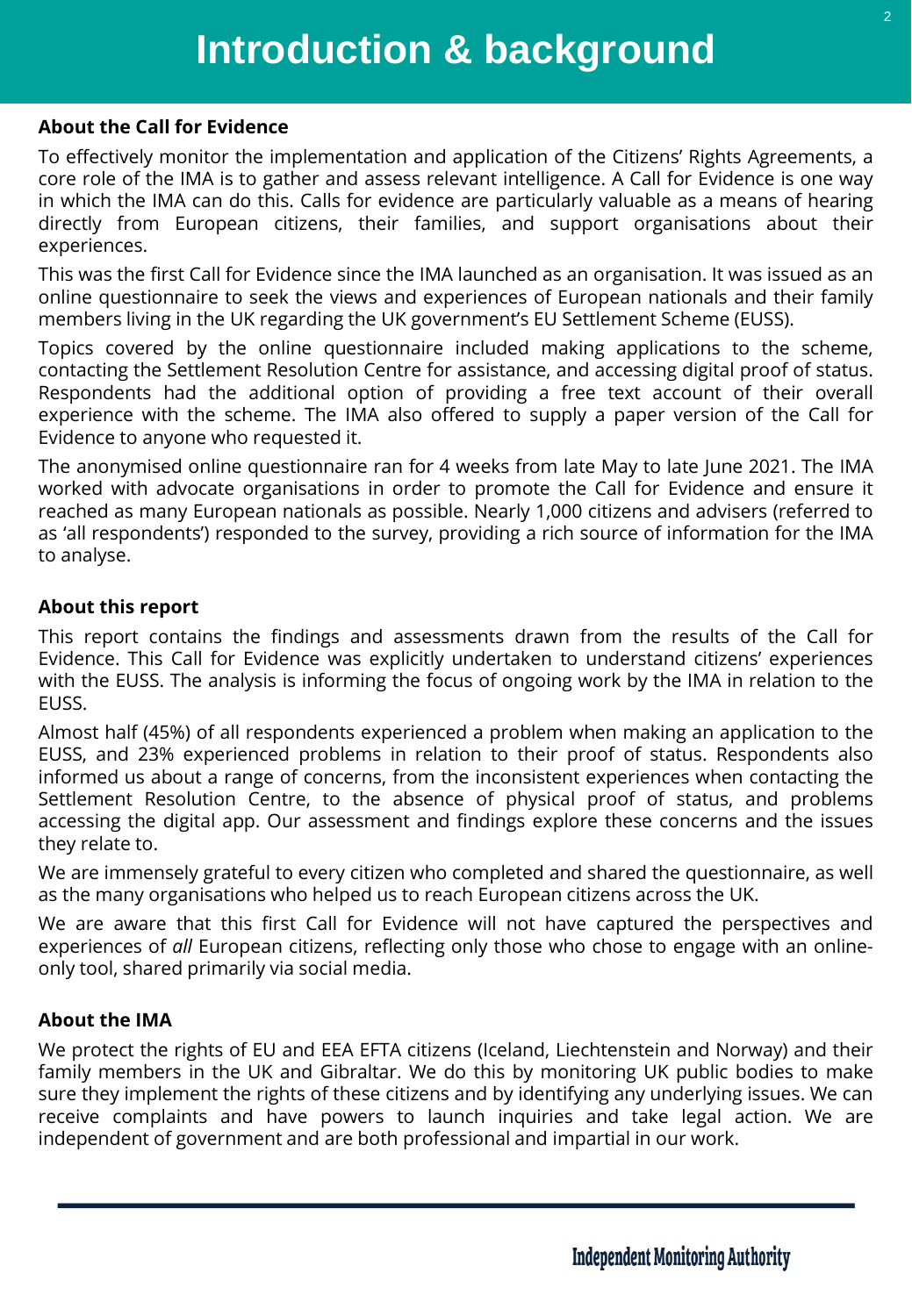#### **Approach**

This Call for Evidence was conducted solely online and shared primarily through social media. As a result, we recognise certain groups of citizens may have been unable to access the survey, particularly where digital literacy is limited. In addition, we acknowledge the survey was undertaken in the English language only. This might have curtailed our ability to reach groups or individuals who are less proficient in English, which may have been eased by allowing advisers to contribute to the Call for Evidence.

#### **Analysis**

Statistics from survey results have been rounded and as such, percentages given may not total 100%.

#### **Respondents (Citizens and Advisers)**

This Call for Evidence was structured to steer respondents into two categories: citizens and advisers. Citizens represent first-person views of their application process, while advisers include either professional advisers supporting EUSS applicants, or family members of an EUSS applicant supporting them during the application process. Whilst both categories answered some of the same questions, some differed. For example, family members were not asked for demographical information. In order to reflect this, citizens' and advisers' responses were analysed separately and the collective response ('all respondents') are only reported where both categories answered the same question.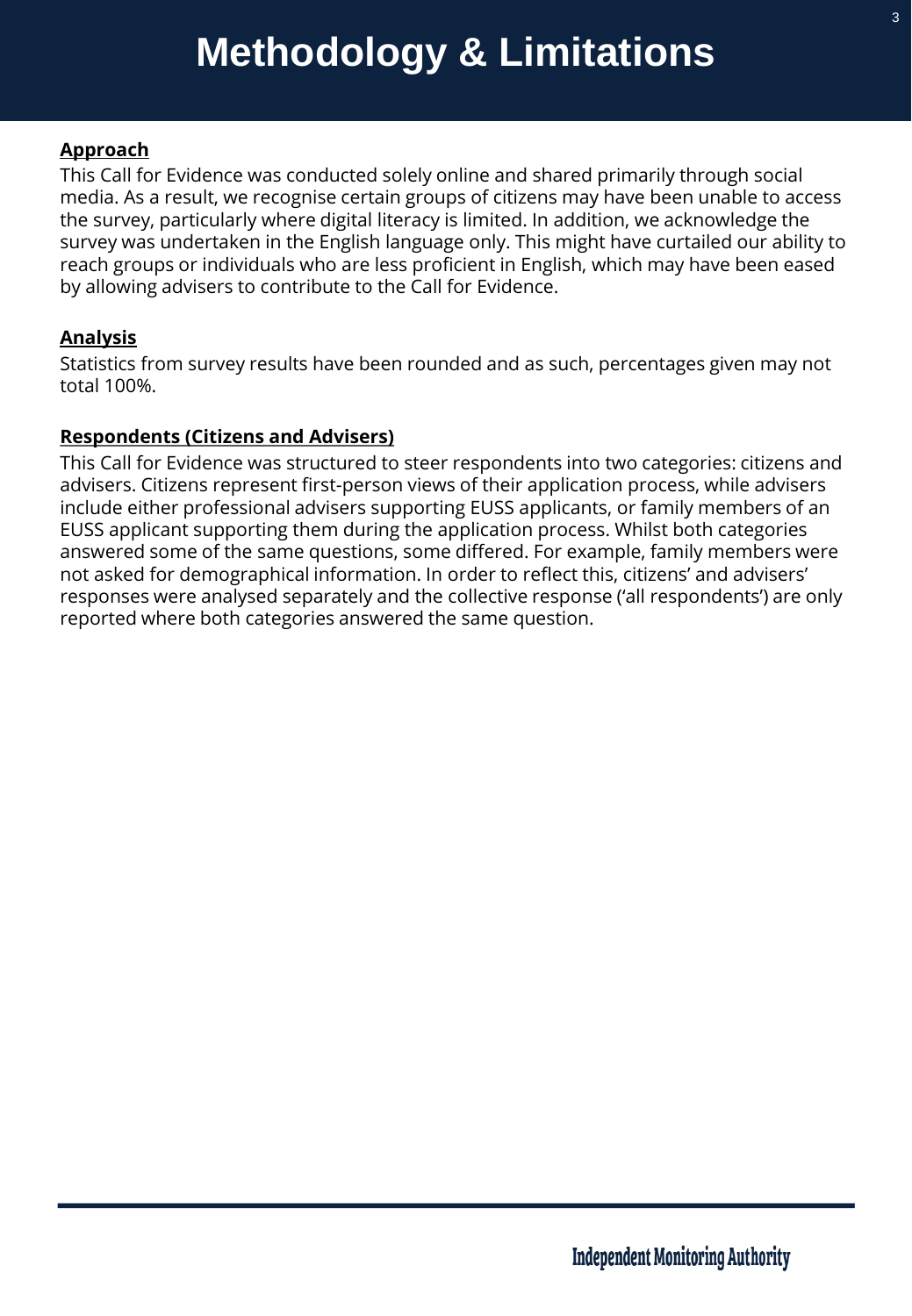## **Using the Digital-Only System**

#### **Overview**

*48% of citizens* 

*accessing their digital status experienced* 

*who tried* 

*issues*

#### **From the qualitative responses submitted, we identified issues in three key areas relating to digital proof of status:**

#### **1. Accessing digital proof of status**

Of those citizens who tried accessing their digital status, 48% experienced issues and 1 in 3 of those specifically cited technical issues.

*"the details held for me were incorrect as their scanner scanned a K instead of a X and my passport number was not recognised."*

*"Sometimes it worked, sometimes it didn't - I got so unsettled about the digital only status that I applied for dual nationality"*

#### **2. Using share codes**

The most common issue cited again being technical issues. 13% highlighted problems when third parties requested proof of status and 10% found the process very complex.

*"I tried to provide the code to a local authority for a personal application and they did not understand how to use the code"*

*"No one believes that a share code in a website is the way to prove my immigration status. They ask for my physical proof that I cannot provide because doesn't exist"*

#### **3. Updating personal details**

57% of all respondents who tried updating personal details via the digital app found it to be a negative experience, with complexity and delays in changes being applied to the system being common observations. A large number of problems were experienced when updating passport details, as well as issues that arose where maiden names were used to process status rather than married names.

*"Takes very long time to process and no feedback on when it is done."*

*"Many people found their passport details were not updated months after either sending the passport by post or, more recently, online."*

*"I have been granted status in my maiden name which I haven't used for 22 years. I have tried to get my status in my married name in vain."*

#### **The impact on confidence**

We identified a total of 16% qualitative responses which highlighted concerns surrounding the digital nature of the proof of status. Across these respondents half stated they had *actually experienced issues* and the other half *perceived/anticipated issues* around digital status.

Those who perceive there will be potential issues when attempting to provide digital proof of status usually envisage this occurring as part of international travel and express a corresponding observation of the lack of physical proof:

*"The fact that there is no physical proof, only digital proof, is of increasing concern to me. I'm terrified of what will happen when restrictions ease and I can finally visit family back home. Will I get hassled on my return? And what will I do if that's the case? My home...* 

*57% of all respondents who tried to update personal details reported a difficulty*

*my life is here."*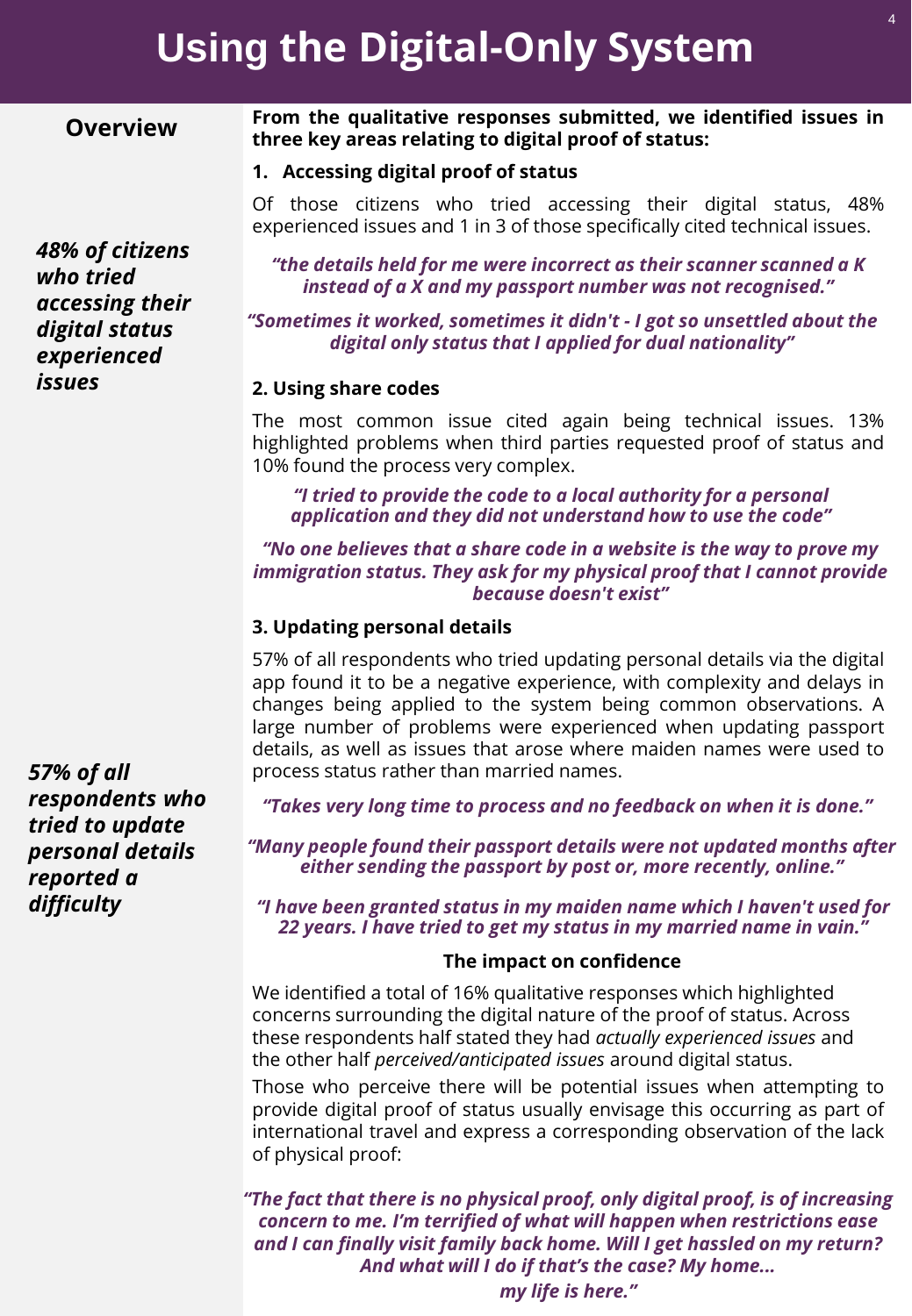## **Application Delays**

| <b>Overview</b> |  |
|-----------------|--|

Home Office guidance stated that non-complex cases should receive a decision within 5 days, while the majority of citizens (2 out of 3) reported waiting over 5 days. Where citizens provided further explanation of any delay, the majority cited requests to provide extra evidence/documentation to satisfy the Continuous Residency requirements of the process.

*Only 1 in 3 citizens received a decision within 5 days*

One of the themes from citizens' feedback about delays was the wait times for their child's application, often taking longer than parents' applications. Several personal accounts recall a straightforward application for themselves, but an unexplained delay for their child.

*"The whole family applied for pre-settled on the same date. 24h waiting for my husband. 2 months for a daughter. And we added school reports with presence."*

*"My wife got her status within one week from applied day and my daughter in 4 months after requesting more documents."*

*"Application was fine for me but we had problems with our daughter's application. We are still waiting for the final outcome and notification"*

*now closed. Last time when I finally managed to get through I was on hold for 50 minutes."*

## **Settlement Resolution Centre (SRC)**

| <b>Overview</b>                                   | Respondents most frequently told us that the problems were due to<br>long wait times and unhelpful information.                                                                                                       |
|---------------------------------------------------|-----------------------------------------------------------------------------------------------------------------------------------------------------------------------------------------------------------------------|
|                                                   | "The phoneline put me on hold for 1 hour and 53 minutes the first time<br>I called. Only after this long wait someone became available to handle<br>my query"                                                         |
| $1$ in $2$ all<br>respondents<br>who<br>contacted | "I contacted the EU Settlement Resolution Centre on many occasions by<br>email. My emails were either ignored, responded to with an automatic<br>generic email or given an answer that did not relate to my enquiry." |
| the SRC<br>reported a<br>negative                 | "Impossible to speak to anyone. I usually hold on for an hour and<br>then abandon and try again another day."                                                                                                         |
| experience                                        | "I tried phoning on a number of occasions, different times,<br>different days as I understand it was a busy line. Several times I<br>was hung up on, two times the line rang off, saying the lines are                |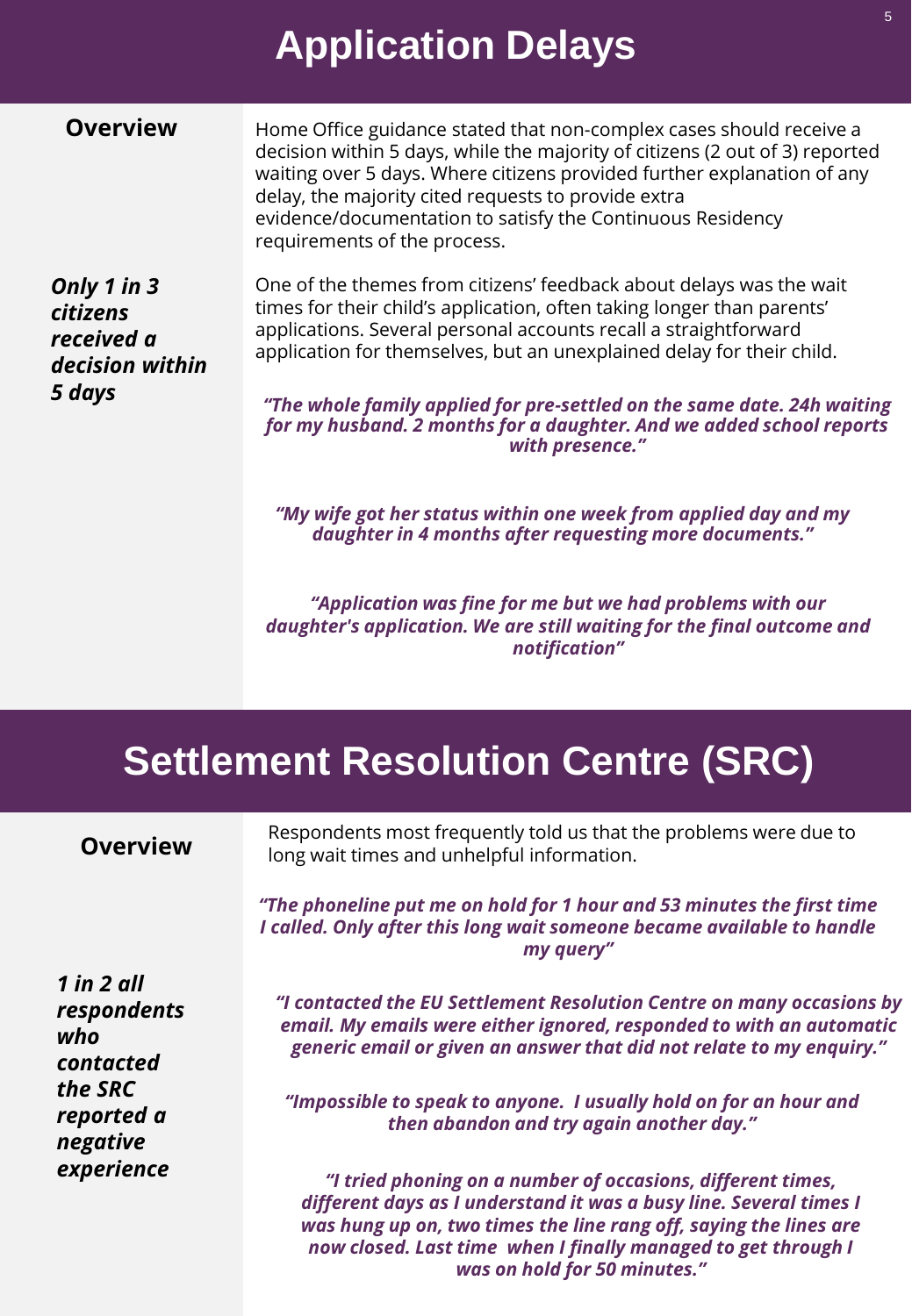## **Demographics of Citizens**

#### **Nationality of Respondents**



### **Independent Monitoring Authority**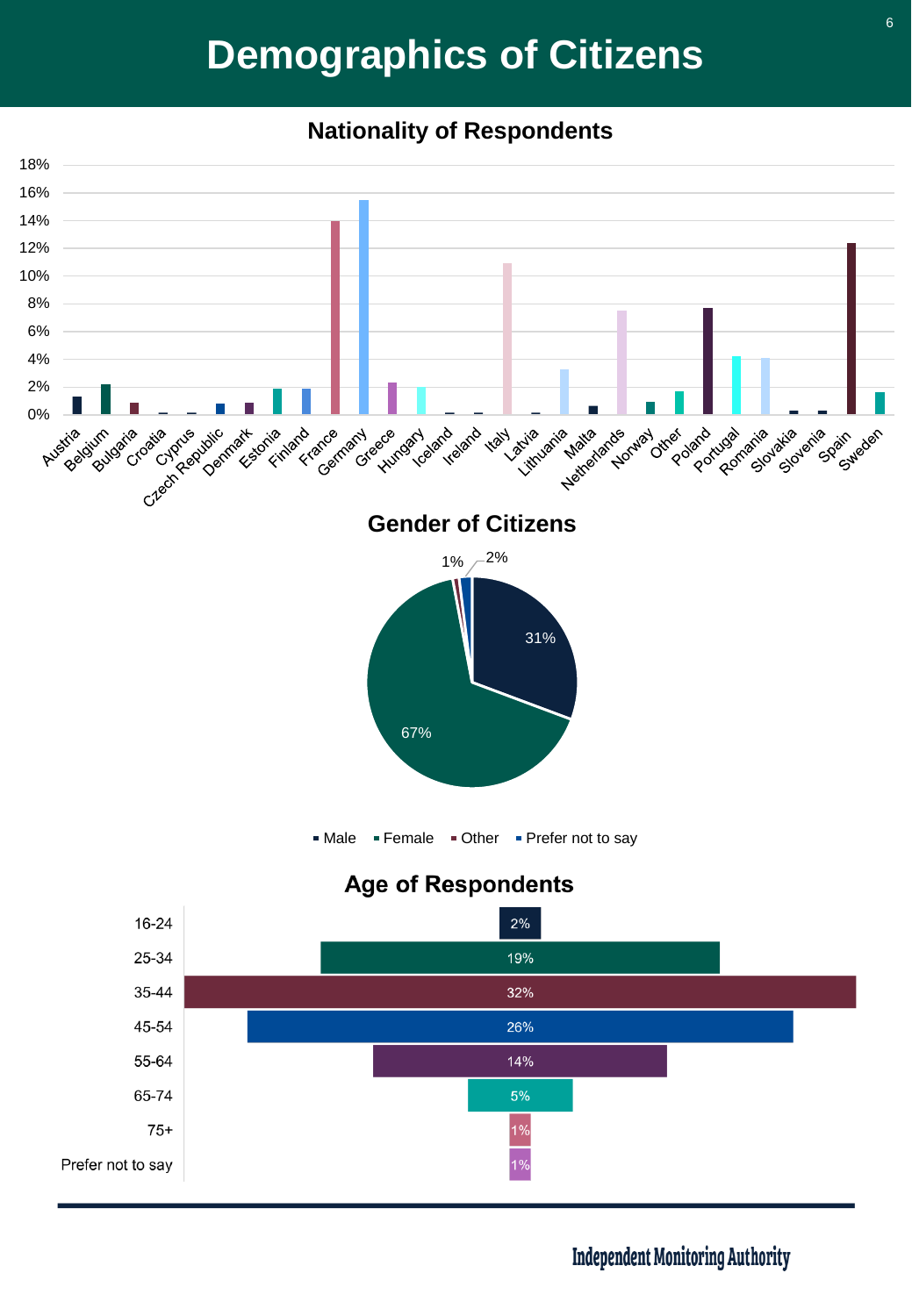## **Demographics of Citizens**



## **Where in the UK do you live?**

## **Regions of respondents within England**



**Independent Monitoring Authority**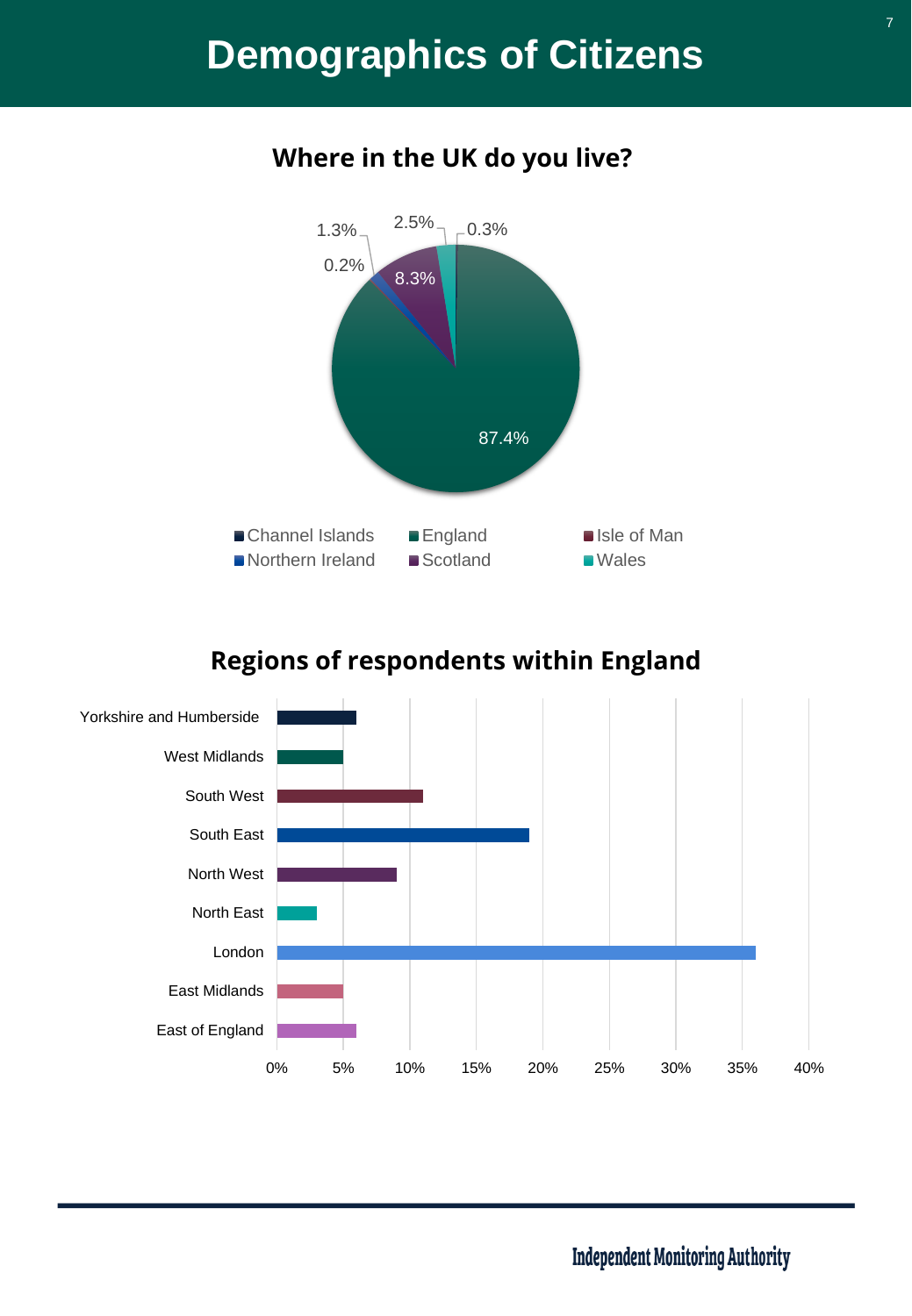## **Demographics of Citizens**



#### Less than a year  $\bullet$  1-5 years  $\bullet$  5-10 years  $\bullet$  10+ years  $\bullet$  Prefer not to say

#### **Employment Status**

| Employed (Full Time) | 57% |
|----------------------|-----|
| Employed (Part Time) | 11% |
| Retired              | 8%  |
| Self-employed        | 13% |
| Studying             | 2%  |
| Unemployed           | 10% |



#### **Income bands of respondents**

8

**Independent Monitoring Authority**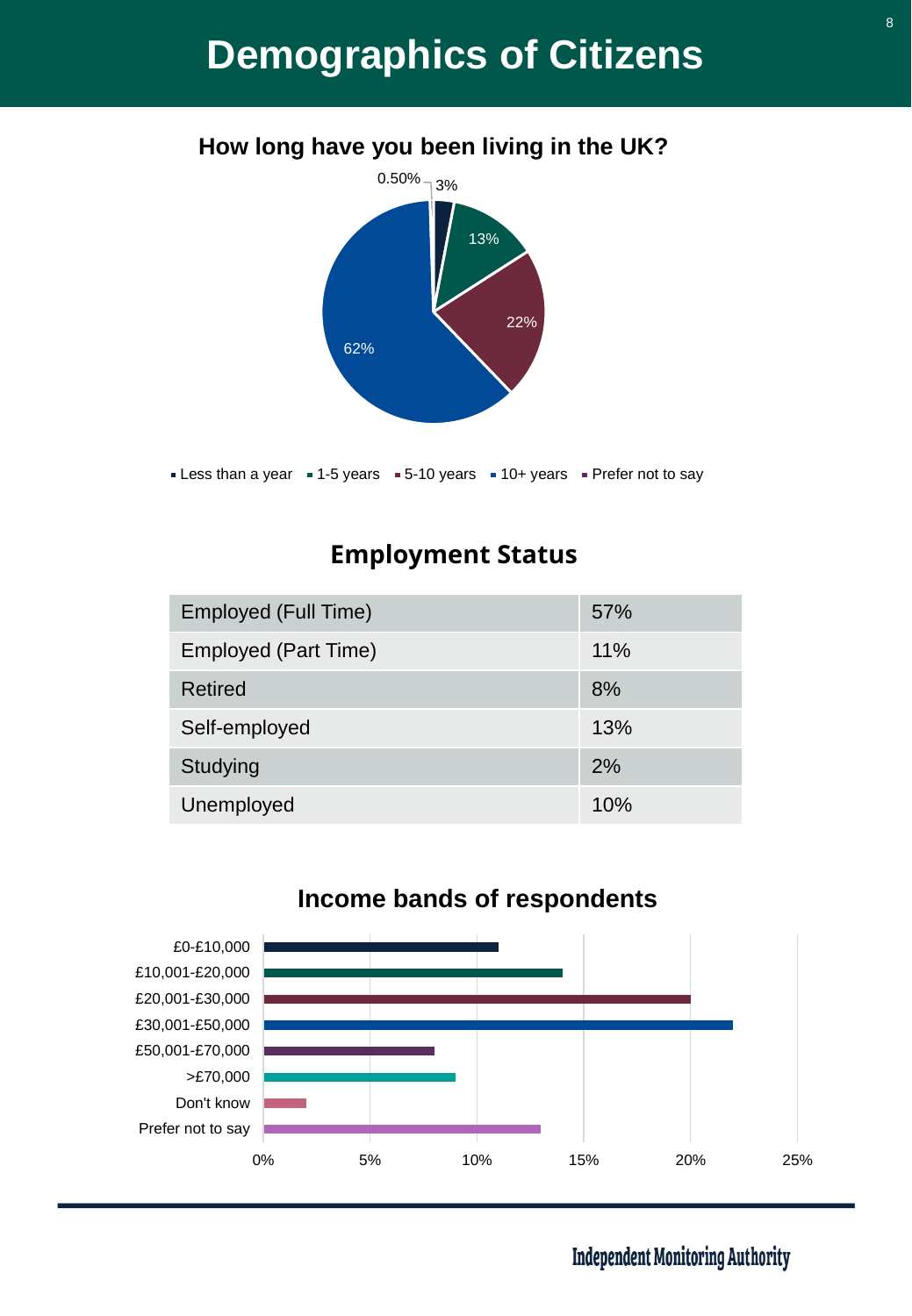## **Citizens' Responses**

#### **1. How would you describe your experience of making an application to EUSS?**

Very good: **18%**  Good: **23%**  Satisfactory: **30%**  Poor: **20%**  Very poor: **9%** 

### **2. How did you make your EUSS application?**

Online application: **98%**  Paper application**: 2%** 

### **3. What was your experience when contacting the SRC?**

Not contacted: **69%**  Negative**: 18%**  Positive: **13%** 

### **4. When was the decision of the EUSS application received?**

Within 5 days: **37%**  Between 5 and 30 days: **41%**  Longer than 30 days: **22%** 

### **5. Were you able to track the status of the application?**

Yes: **53%**  No: **46%** 

## **6. Did you receive a Certificate of Application immediately?**

Yes: **64%**  No: **27%**  I don't know: **9%**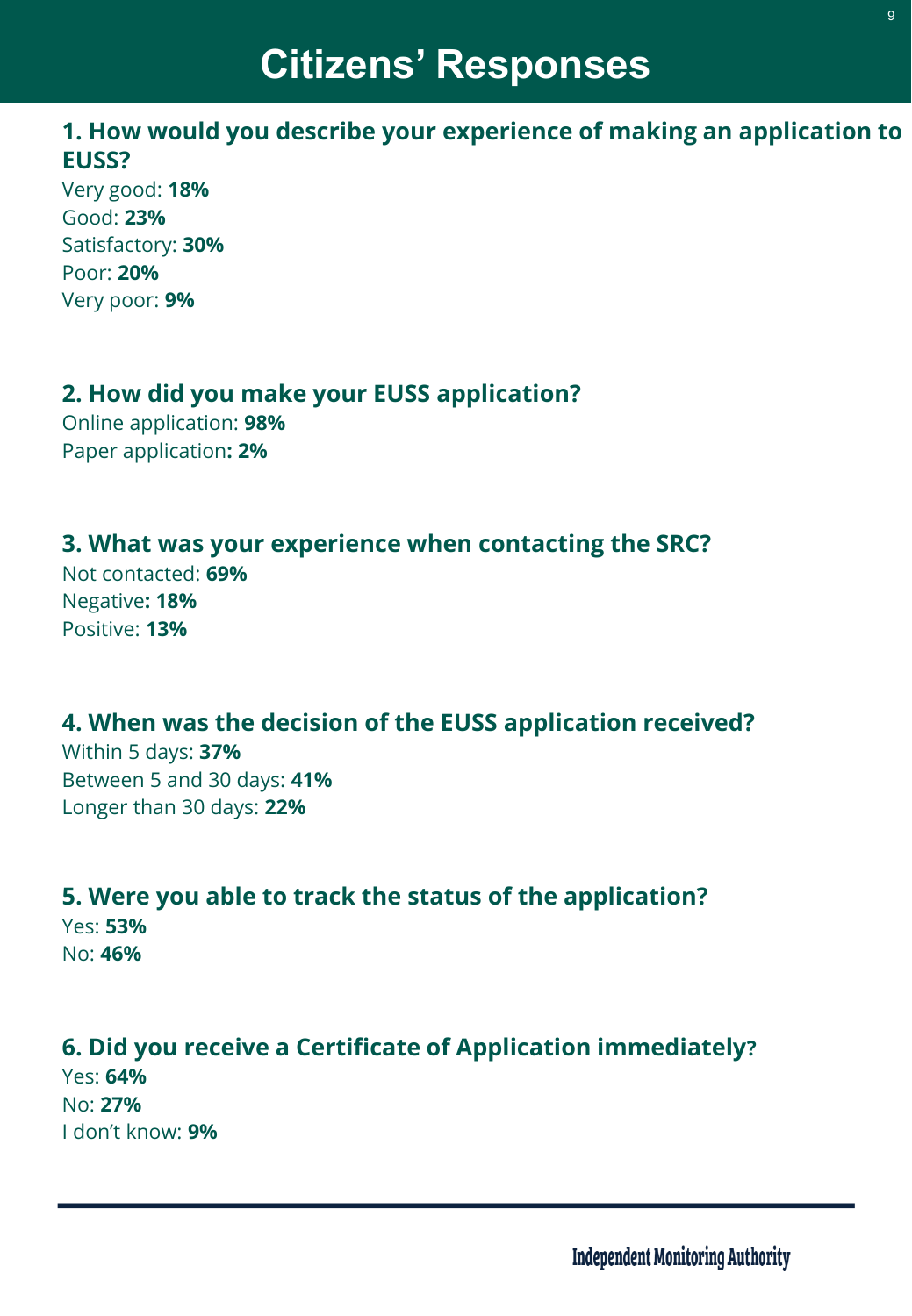## **Citizens' Responses**

### **7. What was the outcome of your EUSS application?**

Still waiting for a decision: **8%**  My application was unsuccessful: **2%**  Granted Settled Status: **76%**  Granted Pre-settled Status: **14%** 

### **8. Was the Settlement Status you were granted what you expected?** Yes: **95%**

No: **5%** 

#### **9. Have you made an application to upgrade pre-settled to settled status?** No: **92%**  Yes: **8%**

*9.1. What was your experience of the process? Positive: 53% Negative: 47%*

### **10. What is your experience of accessing your proof of status?**

Easy: **38%**  It has not been tried: **28%**  Problematic: **34%** 

## **11. What is your experience of using the share code?**

Easy: **20%**  I have not tried to use the share code: **58%**  Problematic: **22%** 

### **12. What is your experience of updating personal details?**

Easy: **16%**  Personal details have not needed to be updated: **67%**  Problematic: **17%**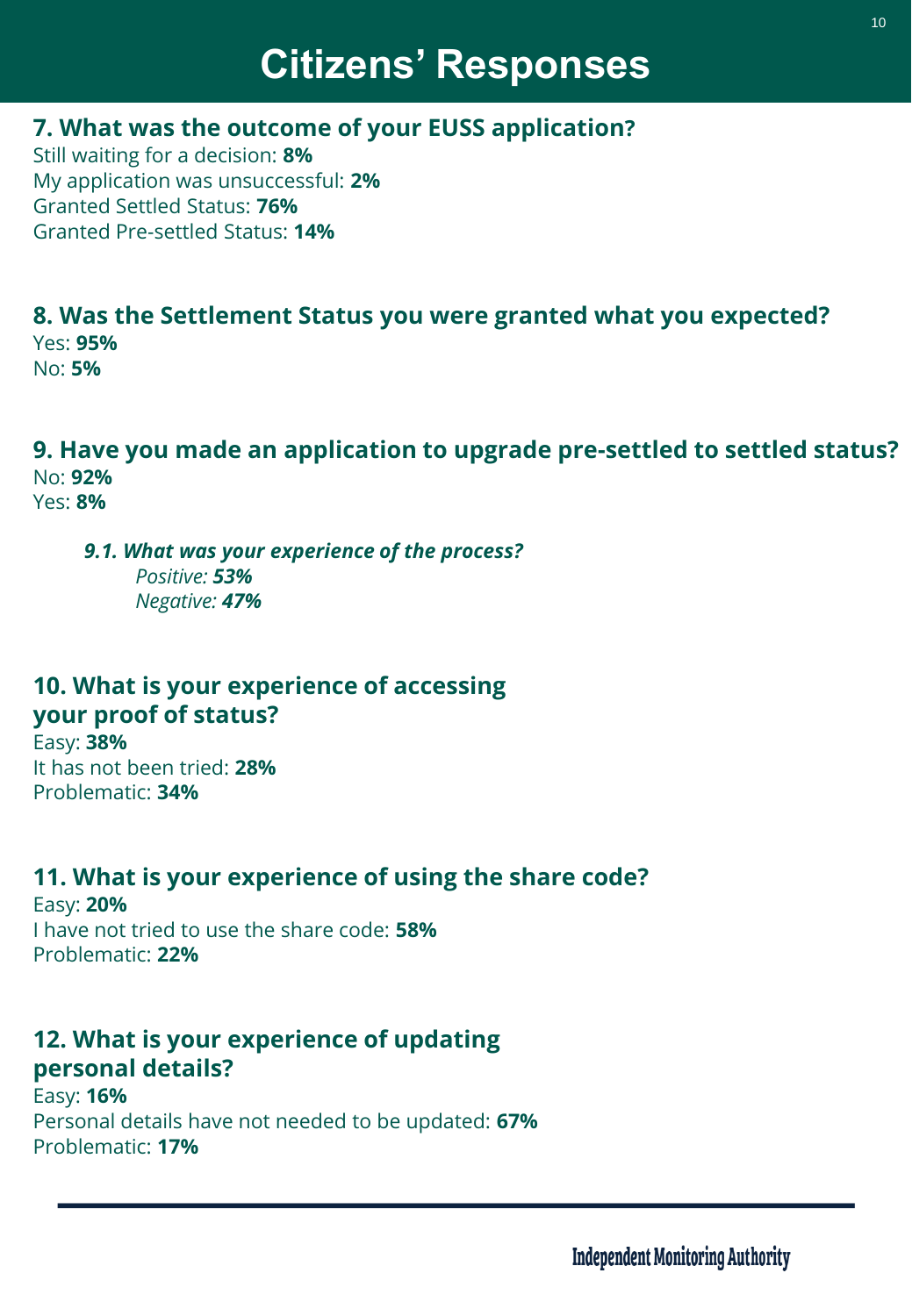## **Advisers' Responses**

#### **1. How would you describe your experience of assisting applications to the EUSS?**

Very good: **7%**  Good: **14%**  Satisfactory: **41%**  Poor: **23%**  Very poor: **14%** 

### **2. How many EUSS applications have you supported?**

Less than 10: **58%**  Between 10 and 100: **22%**  More than 100: **20%** 

#### **3. What was your experience when contacting the SRC?**

I have not contacted the SRC: **29%**  Negative: **39%**  Positive: **33%** 

#### **4. Have you assisted anyone with making an application to upgrade their Pre-Settled Status to Settled Status?** No**: 65%**

Yes: **35%** 

#### **5. Has a Certificate of Application always been received immediately?** I don't know: **12%**  No**: 57%**  Yes: **32%**

### **6. Has the decision on the EUSS application always been received within 5 days?**

I don't know: **4%**  No: **86%**  Yes: **9%**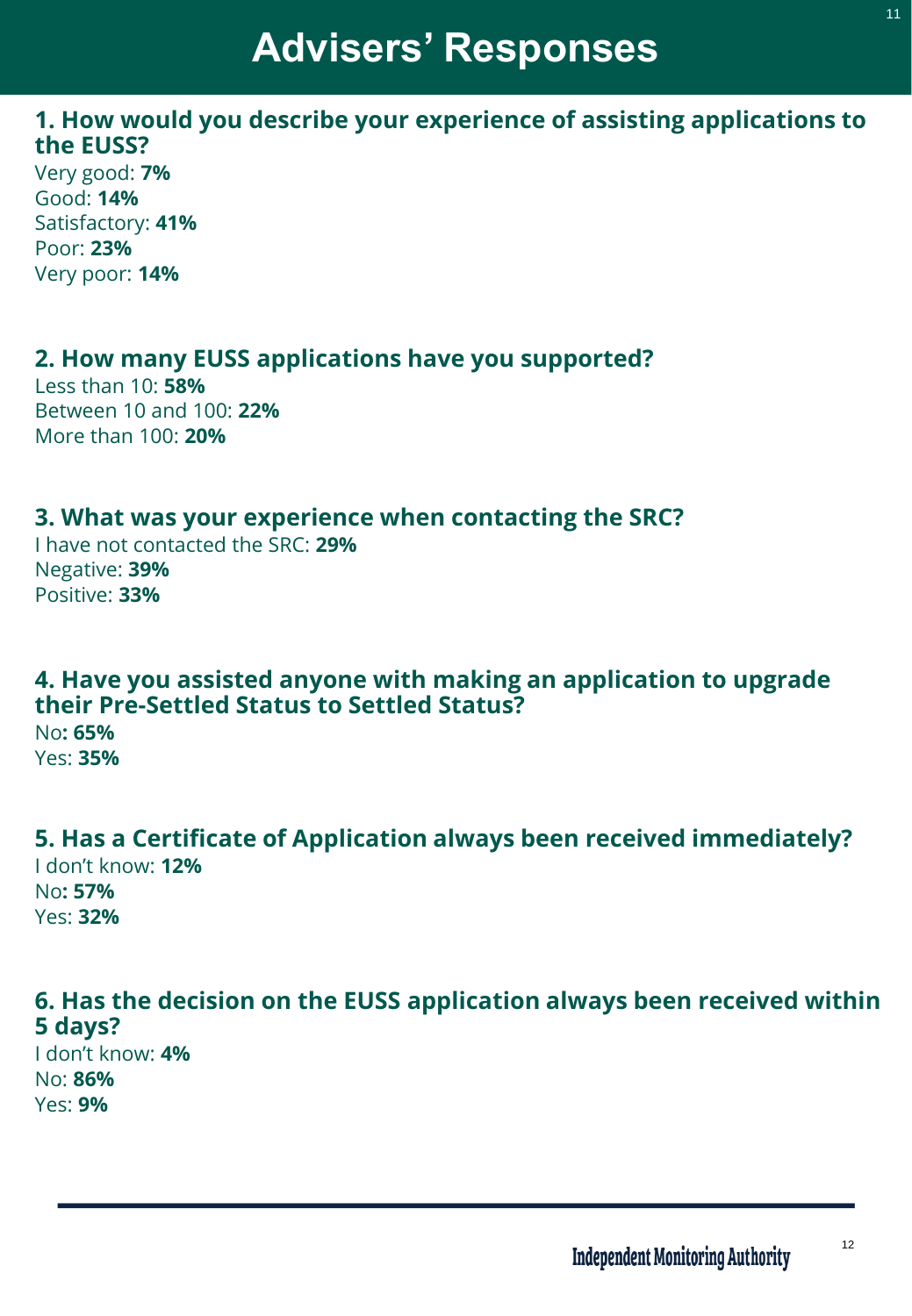## **Advisers' Responses**

**7. Were you able to track the progress of the application?** No: **64%**  Yes: **36%** 

### **8. Have the applications decisions always matched what you were expecting?**

No: **44%**  Yes: **56%** 

### **9. What is your experience of accessing digital proof of status?**

Easy: **34%**  I have not tried: **15%**  Problematic: **52%** 

#### **10. What is your experience of using the share code?**

Easy: **28%**  I have not tried to use the share code function: **44%** Problematic: **28%**

### **11. What is your experience of updating personal details?**

Easy: **13%** I have not tried: **48%**  Problematic: **39%**